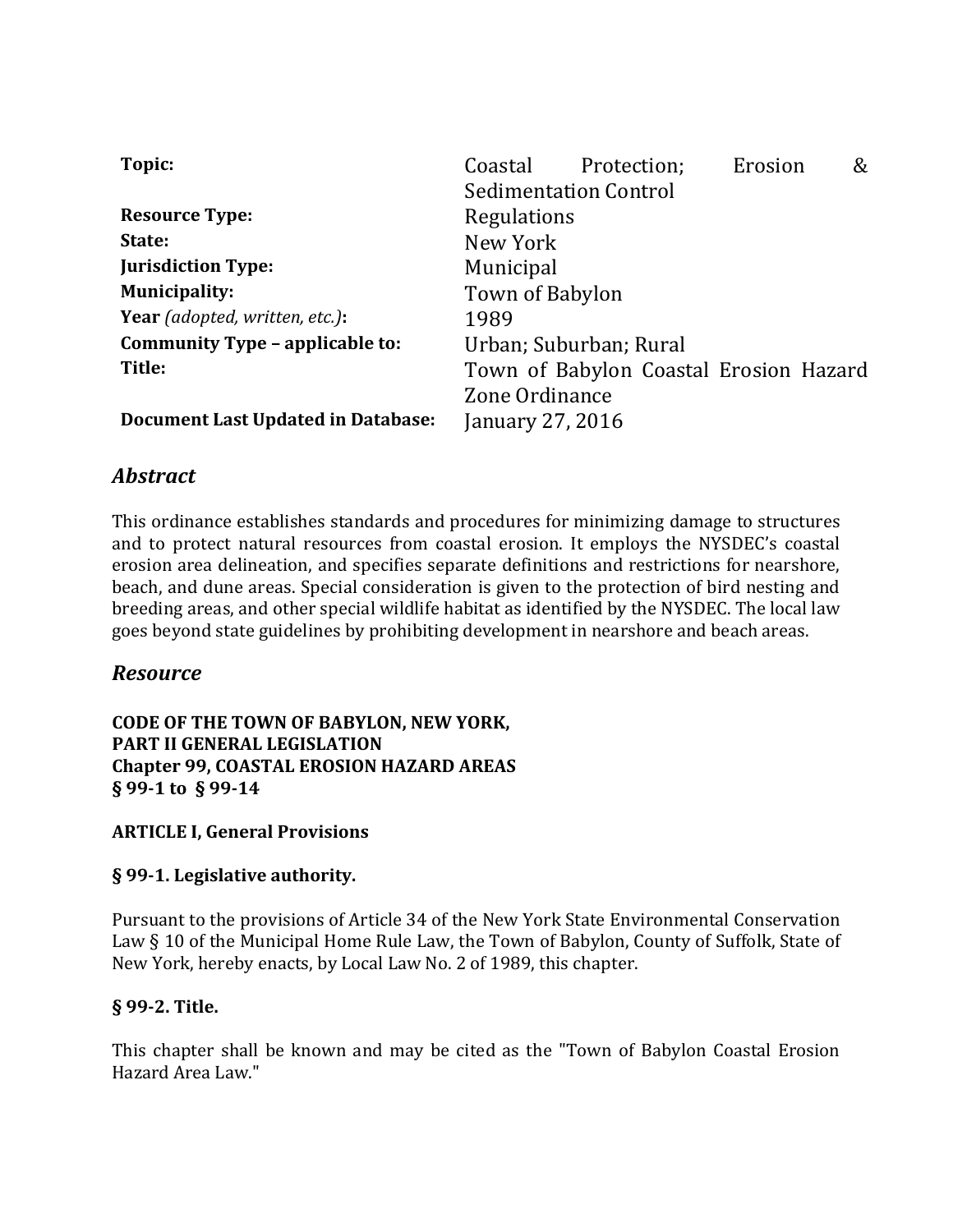#### § 99-3. Effective date.

This chapter shall take effect 20 calendar days from May 2, 1989, which is the date of this chapter's adoption and filing pursuant to § 27 of the Municipal Home Rule Law, or the date of filing the official maps, whichever is later.

## § 99-4. Purpose.

The Town of Babylon hereby assumes the responsibility and authority to implement and administer a coastal erosion management program within its jurisdiction pursuant to Article 34 of the New York State Environmental Conservation Law. It is the purpose of this chapter to:

A. Establish standards and procedures for minimizing and preventing damage to structures from coastal flooding and erosion and to protect natural protective features and other natural resources.

B. Regulate, in coastal areas subject to coastal flooding and erosion, land use and development activities so as to minimize or prevent damage or destruction to man-made property, natural protective features and other natural resources and to protect human life.

C. Regulate new construction or placement of structures in order to place them a safe distance from areas of active erosion and the impacts of coastal storms to ensure that these structures are not prematurely destroyed or damaged due to improper siting, as well as to prevent damage to natural protective features and other natural resources.

D. Restrict public investment in services, facilities or activities which are likely to encourage new permanent development in erosion hazard areas.

E. Regulate the construction of erosion protection structures in coastal areas subject to serious erosion to assure that, when the construction of erosion protection structures is justified, their construction and operation will minimize or prevent damage or destruction to man-made property, private and public property, natural protective features and other natural resources.

## § 99-5. Findings.

The Town of Babylon finds that the coastal erosion hazard area:

A. Is prone to erosion from action of the Atlantic Ocean and Fire Island Inlet. Such erosion may be caused by action of waves, currents running along the shore and wind-driven water and ice. Such areas are also prone to erosion caused by the wind, runoff of rainwater along the surface of the land or groundwater seepage, as well as by human activities such as construction, navigation and certain forms of recreation.

B. Experiences coastal erosion which causes extensive damage to publicly and privately owned property and to natural resources as well as endangering human lives. When this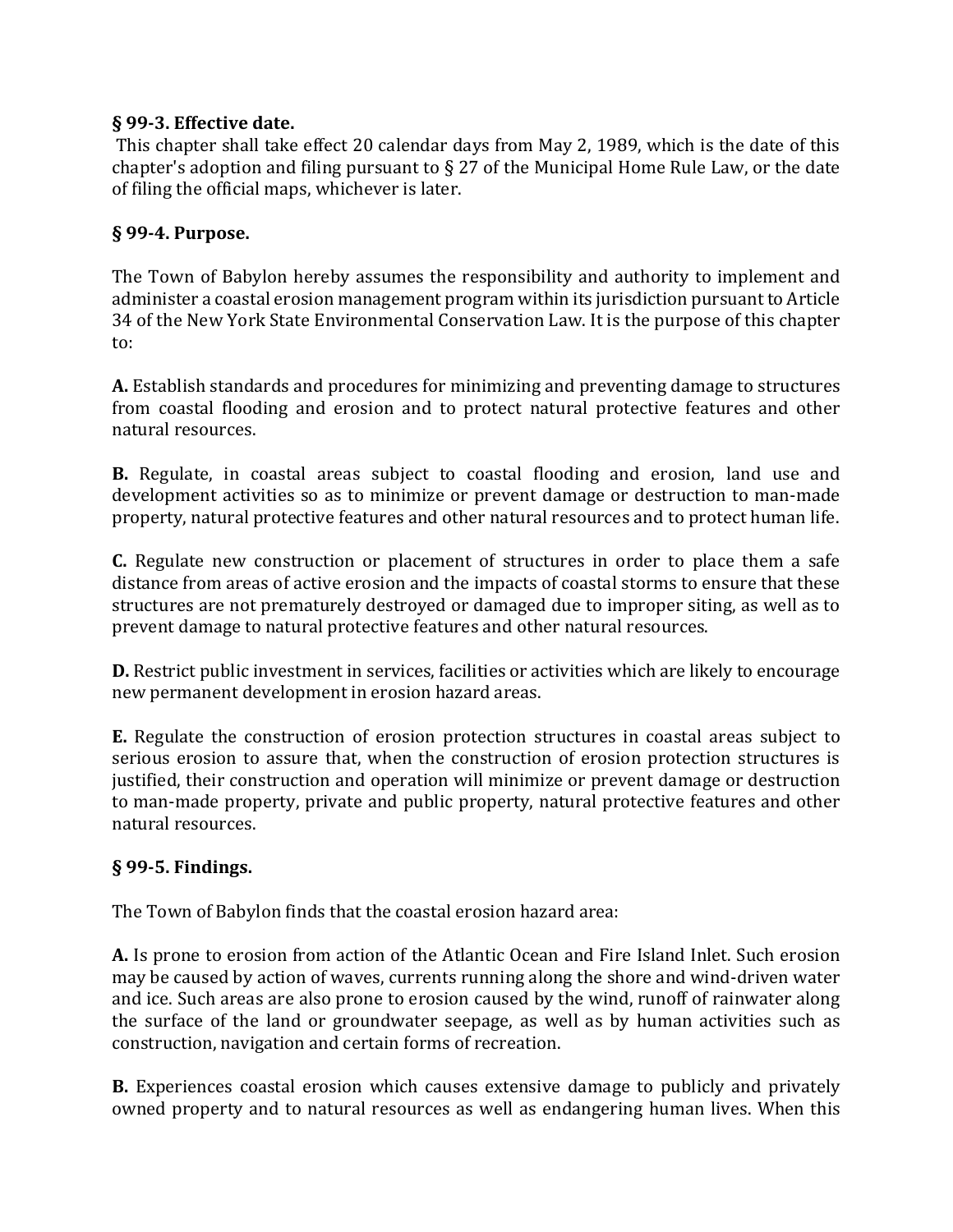occurs, individuals and private businesses suffer significant economic losses, as do the Town and the state economies, either directly through property damage or indirectly through loss of economic return. Large public expenditures may also be necessitated for the removal of debris and damaged structures and replacement of essential public facilities and services.

C. Experiences erosion-related problems that are often contributed to by man's building without considering the potential for damage to property, by undertaking activities which destroy natural protective features such as dunes or vegetation by building structures intended for erosion prevention which may exacerbate erosion conditions on adjacent or nearby property and by water action produced by wakes from boats.

D. Is the subject of programs which foster erosion protection structures, either with private or public funds, which are costly, often only partially effective over time and may even be harmful to adjacent or nearby properties. In some sections of the Town, major erosion protection structures of great length would be required to effectively reduce future damages due to erosion.

# § 99-6. Definitions.

The following terms, as used in this chapter, shall have the meanings indicated, unless the context clearly requires otherwise:

ADMINISTRATOR -- The Commissioner of Environmental Control or his or her designee shall be responsible for administering and enforcing this chapter. The powers and duties of this position are fully described in § 99-26.

BEACH -- The zone of unconsolidated earth that extends landward from the mean low-water line to the waterward toe of a dune. Where no dune exists landward of a "beach," the landward limit of a "beach" is 100 feet landward from the place where there is a marked change in material or physiographic form or from the line of permanent vegetation, whichever is most waterward. Shorelands subject to seasonal or more frequent overwash or inundation are considered to be "beaches."

COASTAL EROSION HAZARD AREA MAP -- The final map and any amendments thereof issued by the Commissioner of the New York State Department of Environmental Conservation, which delineates boundaries of coastal erosion hazard areas subject to regulation under this chapter.

COASTLINE and COASTAL WATERS -- The land adjacent to the Town of Babylon coastal waters is the "coastline." The "coastal waters" are the Atlantic Ocean and its connecting water bodies, bays, harbors, shallows and marshes.

DEBRIS LINE -- A linear accumulation of waterborne debris deposited on a beach by storminduced high water or by wave action.

DEPARTMENT -- The New York State Department of Environmental Conservation.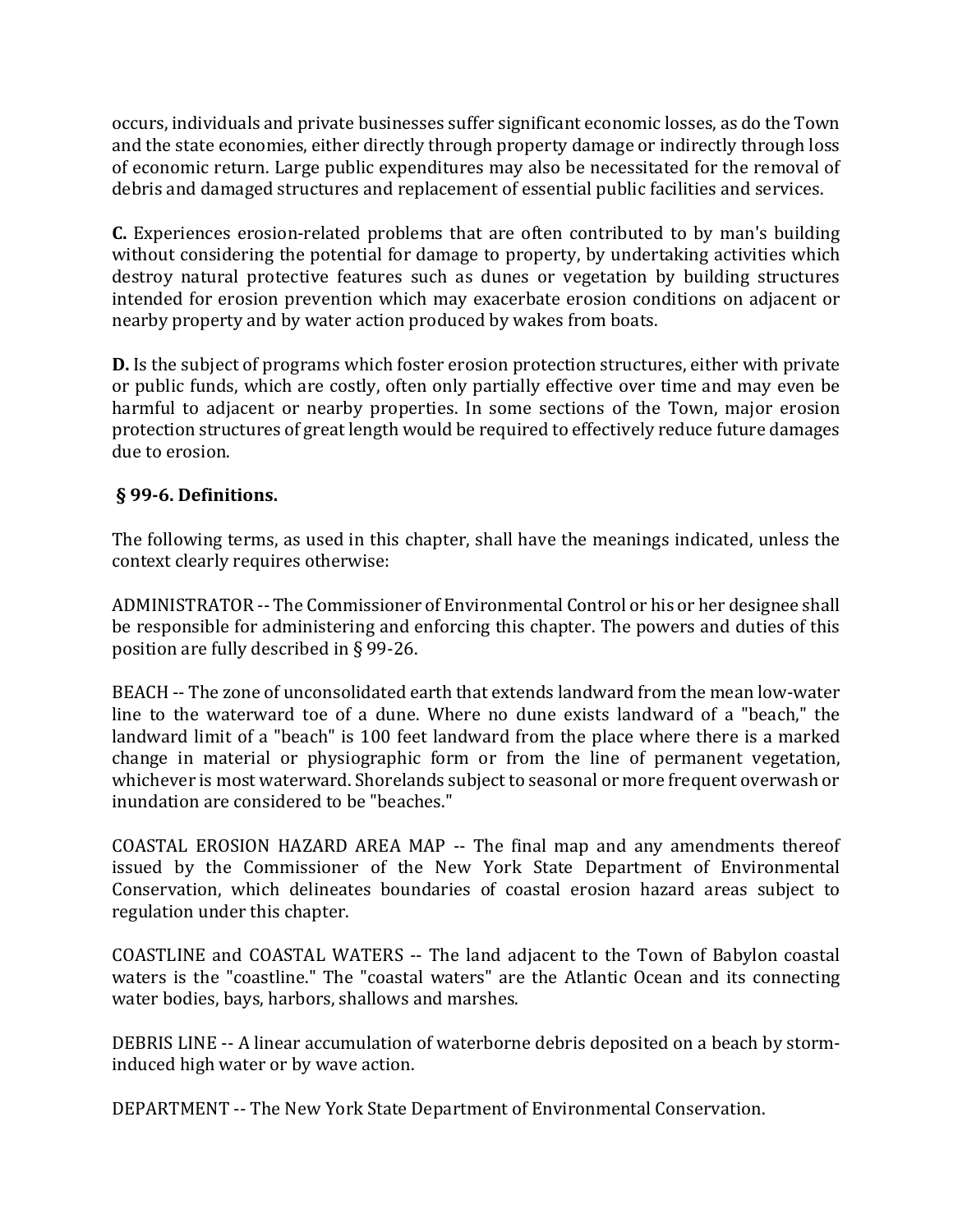DUNE -- A ridge or hill of loose, windblown or artificially placed earth, the principal component of which is sand.

EROSION -- The loss or displacement of land along the coastline due to the action of waves, currents, wind-driven water, waterborne ice or other impacts of storms. It also means the loss or displacement of land due to the action of wind, runoff or surface waters or groundwaters or groundwater seepage.

EROSION HAZARD AREA -- An area of the coastline which is a structural hazard area, or a natural protective feature area.

EROSION PROTECTION STRUCTURE -- A structure specifically designed to reduce or prevent erosion such as a groin, jetty, revetment, breakwater or artificial beach nourishment project.

EXISTING STRUCTURE -- A structure and appurtenances in existence or one where construction has commenced or one where construction has not begun but for which a building permit has been issued prior to the effective date of this chapter, as set forth in § 99-3 herein.

GRADING -- A redistribution of sand or other unconsolidated earth to effect a change in profile.

MAJOR ADDITION -- An addition to a structure resulting in a twenty-five-percent or greater increase in the ground area coverage of the structure, other than an erosion protection structure or a pier, dock or wharf. The increase will be calculated as follows: the ground area coverage to be added, including any additions previously constructed under a coastal erosion management permit, divided by the ground area coverage of the existing structure as defined in "existing structure." The sum total ground area coverage of subsequent additions may not exceed 25% of the ground area coverage of the existing structure as that term is defined in § 99-6 herein.

MEAN LOW WATER -- The approximate average low water level for a given body of water at a given location, determined by reference to hydrological information concerning water levels or other appropriate tests.

MODIFICATION -- A change in size, design or function.

MOVABLE STRUCTURE -- A structure designed and constructed to be readily relocated with minimum disruption of the intended use. Mobile homes and structures built on skids or piles and not having a permanent foundation are examples of "movable structures."

NATURAL PROTECTIVE FEATURE -- A nearshore area, beach, primary dune, secondary dune or marsh and their vegetation.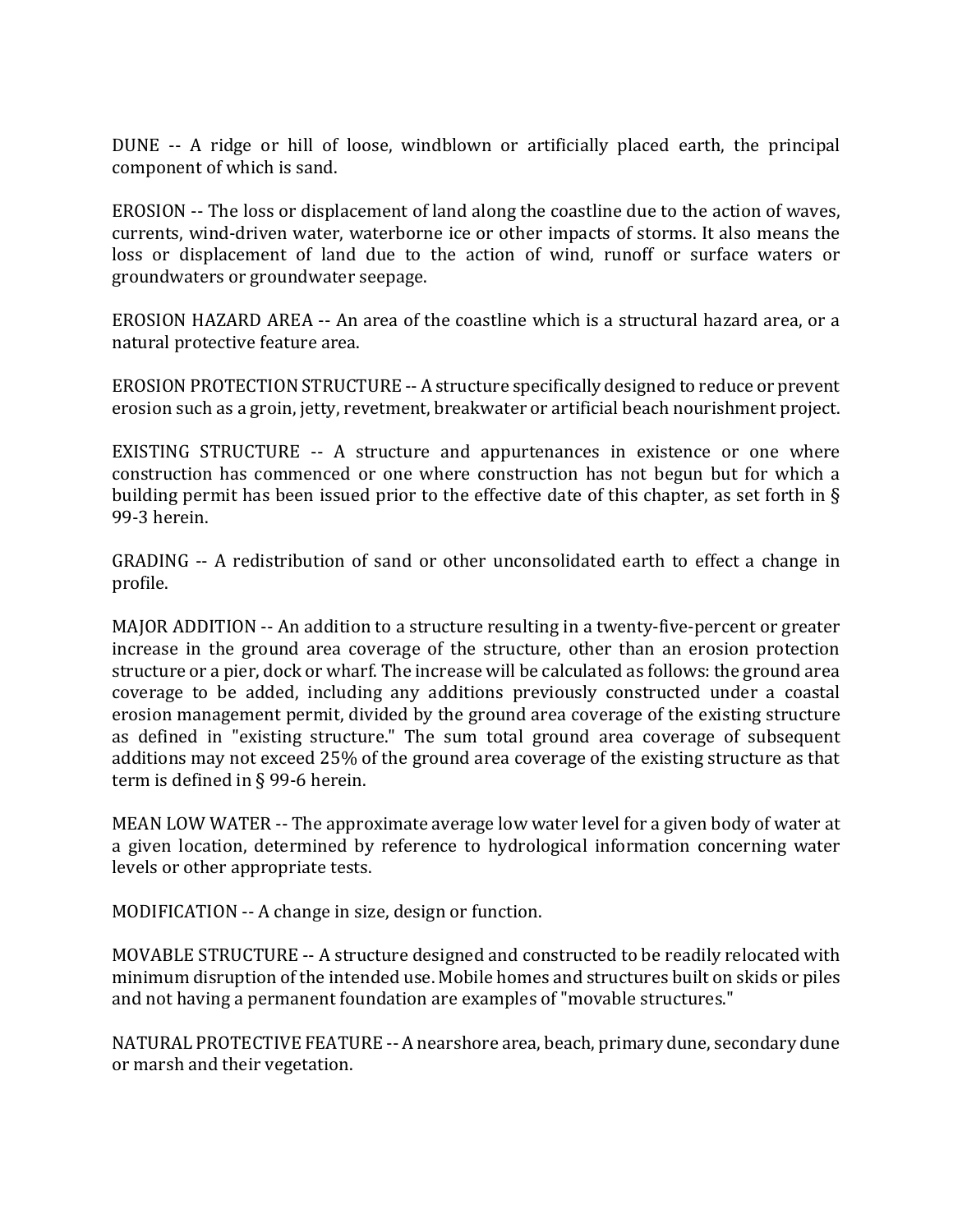NATURAL PROTECTIVE FEATURE AREA -- A land and/or water area containing natural protective features, the alteration of which might reduce or destroy the protection afforded other lands against erosion or high water or lower the reserve of sand or other natural materials available to replenish storm losses through natural processes.

NEARSHORE AREA -- Those lands under water beginning at the mean low-water line and extending waterward in a direction perpendicular to the shoreline to a point where mean low water depth is 15 feet to or a horizontal distance of 1,000 feet from the mean low-water line, whichever is greater.

NORMAL MAINTENANCE -- Periodic replacement or repair of same-kind structural elements or protective coatings which do not change the size, design or function of a functioning structure. A "functioning structure" is one which is fully performing as originally designed at the time that "normal maintenance" is scheduled to begin. "Normal maintenance" of a structure does not require a coastal erosion management permit.

PERSON -- Any individual, public or private corporation, political subdivision, government agency, public improvement district, partnership, association, firm, trust, estate or any other legal entity whatsoever.

PRIMARY DUNE -- The most waterward major dune where there are two or more parallel lines within a coastal area. Where there is only one dune present, it is the primary one. Occasionally one or more relatively small dune formations exist waterward of the "primary dune." These smaller formations will be considered to be part of the primary dune for the purposes of this chapter. The waterward limit of the "primary dune" is the landward limit of its fronting beach. The landward limit of the primary dune is 25 feet landward of its landward toe.

RECEDING EDGE -- The most landward line of active erosion or, in cases where there is no discernible line of active erosion, it is the most waterward line of permanent vegetation.

RECESSION RATE -- The rate, expressed in feet per year, at which an eroding shoreline moves landward.

REGULATED ACTIVITY -- The construction, modification, restoration or placement of a structure or major addition to a structure or any action or use of land which materially alters the condition of land, including grading, excavating, dumping, mining, dredging, filling or other disturbance of soil.

RESTORATION -- The reconstruction, without modification, of a structure, the cost of which equals or exceeds 50% of the estimated full replacement cost of the structure at time of "restoration." Modifications, however, may be allowed if they do not exceed preexisting size limits and are intended to mitigate impacts to natural protective features and other natural resources.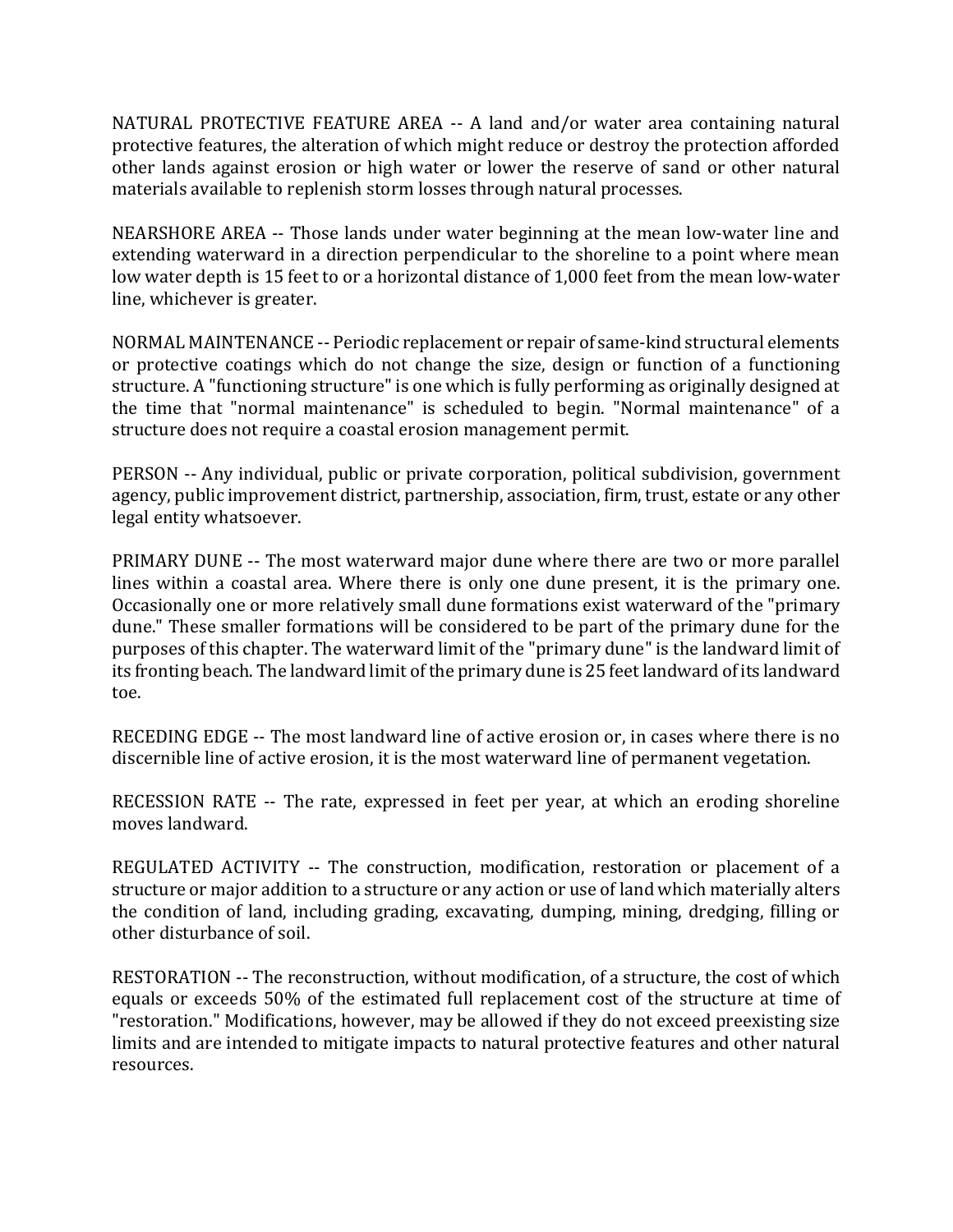SECONDARY DUNE -- The major dune immediately landward of the primary dune. The waterward limit of a "secondary dune" is the landward limit of its fronting primary dune. The landward limit of a "secondary dune" is 25 feet landward of its landward toe.

SIGNIFICANT FISH AND WILDLIFE HABITAT -- Those habitats which are essential to the survival of a large portion of a particular fish or wildlife population; support rare or endangered species; are found at a very low frequency within a geographic area; support fish or wildlife populations having significant commercial or recreational value; or that would be difficult or impossible to replace.

STRUCTURAL HAZARD AREA -- Those shorelands located landward of natural protective features and having shorelines receding at a long-term average recession rate of one foot or more per year. The inland boundary of a "structural hazard area" is calculated by starting at the landward limit of the fronting natural protective feature and measuring along a line perpendicular to the shoreline a horizontal distance landward which is 40 times the longterm average annual recession rate.

STRUCTURE -- Any object constructed, installed or placed in, on or under land or water, including but not limited to a building, permanent shed, deck, in-ground and aboveground pool, garage, mobile home, road, public service distribution, transmission or collection system, tank, dock, pier, wharf, groin, jetty, seawall, bulkhead, breakwater, revetment, artificial beach nourishment or any addition to or alteration of the same.

TOE -- The lowest surface point on a slope face of a dune.

UNREGULATED ACTIVITY -- Excepted activities which are not regulated by this chapter include, but are not limited to, elevated walkways or stairways constructed solely for pedestrian use and built by an individual property owner for the limited purpose of providing noncommercial access to the beach; docks, piers, wharves or structures built on floats, columns, open timber piles or other similar openwork supports with a top surface area of less than 200 square feet or which are removed in the fall of each year; normal beach grooming or cleanup; maintenance of structures when normal and customary and/or in compliance with an approved maintenance program; planting vegetation and sand fencing so as to stabilize or entrap sand in primary dune and secondary dune areas, in order to maintain or increase the height and width of dunes; routine agricultural operations, including cultivation or harvesting, and the implementation of practices recommended in a soil and water conservation plan as defined in Section 3(12) of the Soil and Water Conservation District Law; provided, however, that agricultural operations and implementation of practices will not be construed to include any activity that involves the construction or placement of a structure.

VEGETATION -- Plant life capable of surviving and successfully reproducing in the area or region and which is compatible with the environment of the coastal erosion hazard area.

## ARTICLE II, Standards and Restrictions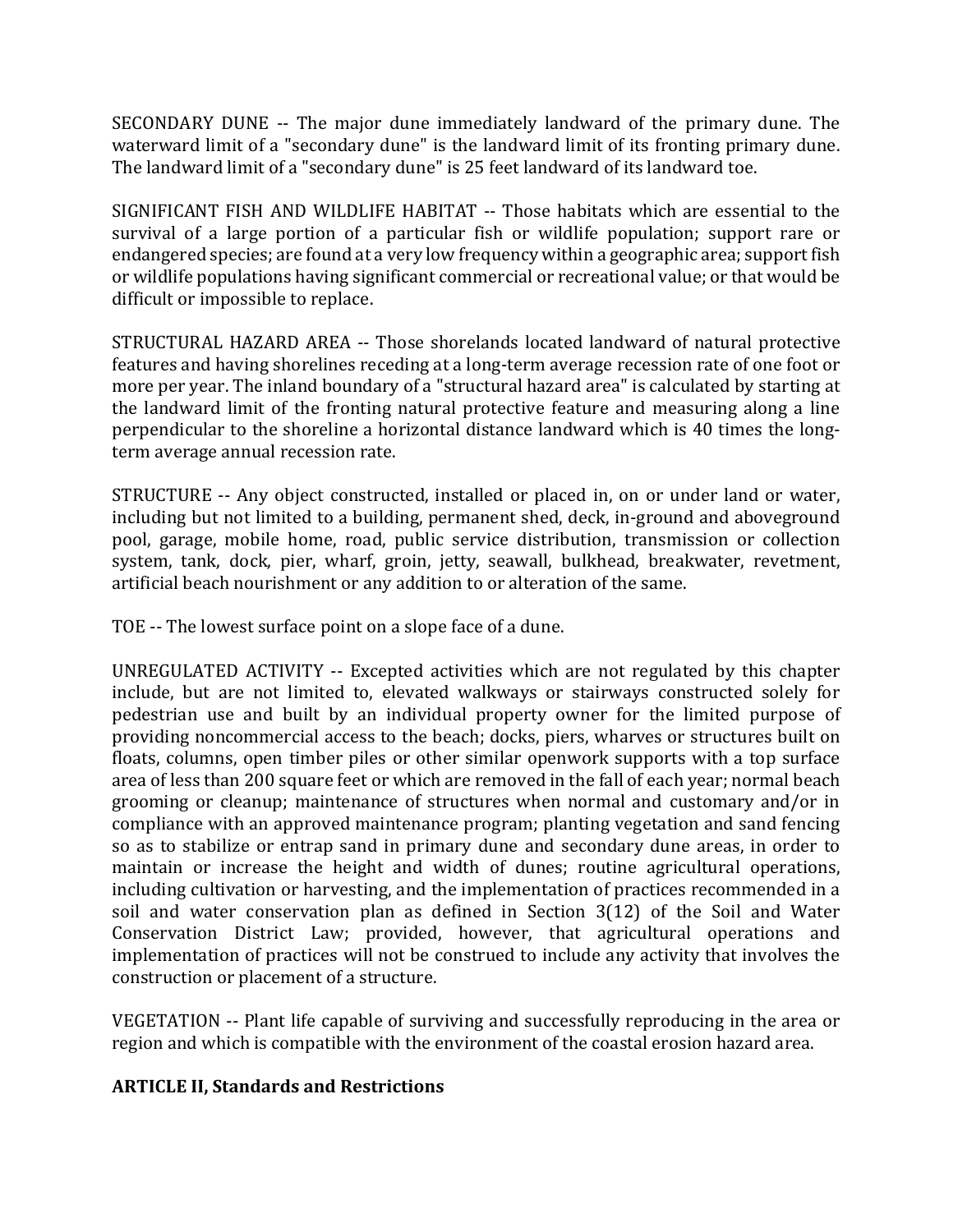#### § 99-7. Areas established; boundaries.

The coastal erosion hazard area is hereby established to classify land and water areas within the Town of Babylon, based upon shoreline recession rates or the location of natural protective features. The boundaries of the area are established on the final map prepared by the New York State Department of Environmental Conservation under § 34-0104 of the New York State Environmental Conservation Law and entitled "Coastal Erosion Hazard Area Map of the Town of Babylon," including all amendments made thereto by the Commissioner of the New York State Department of Environmental Conservation pursuant to § 34-0104 of the New York State Environmental Conservation Law.

## § 99-8. Permit required for regulated activities.

No person may engage in any regulated activity in an erosion hazard area as depicted on the Coastal Erosion Hazard Areas Map of the Town of Babylon, as amended, without first obtaining a coastal erosion management permit. No coastal erosion management permit is required for unregulated activities.

#### § 99-9. General standards.

A coastal erosion management permit will be issued only with a finding by the administrator that the proposed regulated activity:

A. Is reasonable and necessary, considering reasonable alternatives to the proposed activity and the extent to which the proposed activity requires a shoreline location.

B. Is not likely to cause a measurable increase in erosion at the proposed site and at other locations.

C. Prevents, if possible, or minimizes adverse effects on natural protective features and their functions and protective values, existing erosion protection structures and natural resources.

#### § 99-10. Nearshore area restrictions.

A. Nearshore areas dissipate a substantial amount of wave energy before it is expended on beaches or dunes by causing waves to collapse or break. Nearshore areas also function as reservoirs of sand, gravel and other unconsolidated material for beaches. Sandbars, which are located in nearshore areas, control the orientation of incoming waves and promote the development of ice cap formations which help protect shorelines during winter storms. The roots of aquatic vegetation in nearshore areas bind fine-grained silts, clays and organic matter to form a fairly cohesive bottom that resists erosion.

B. The following restrictions apply to regulated activities in nearshore areas: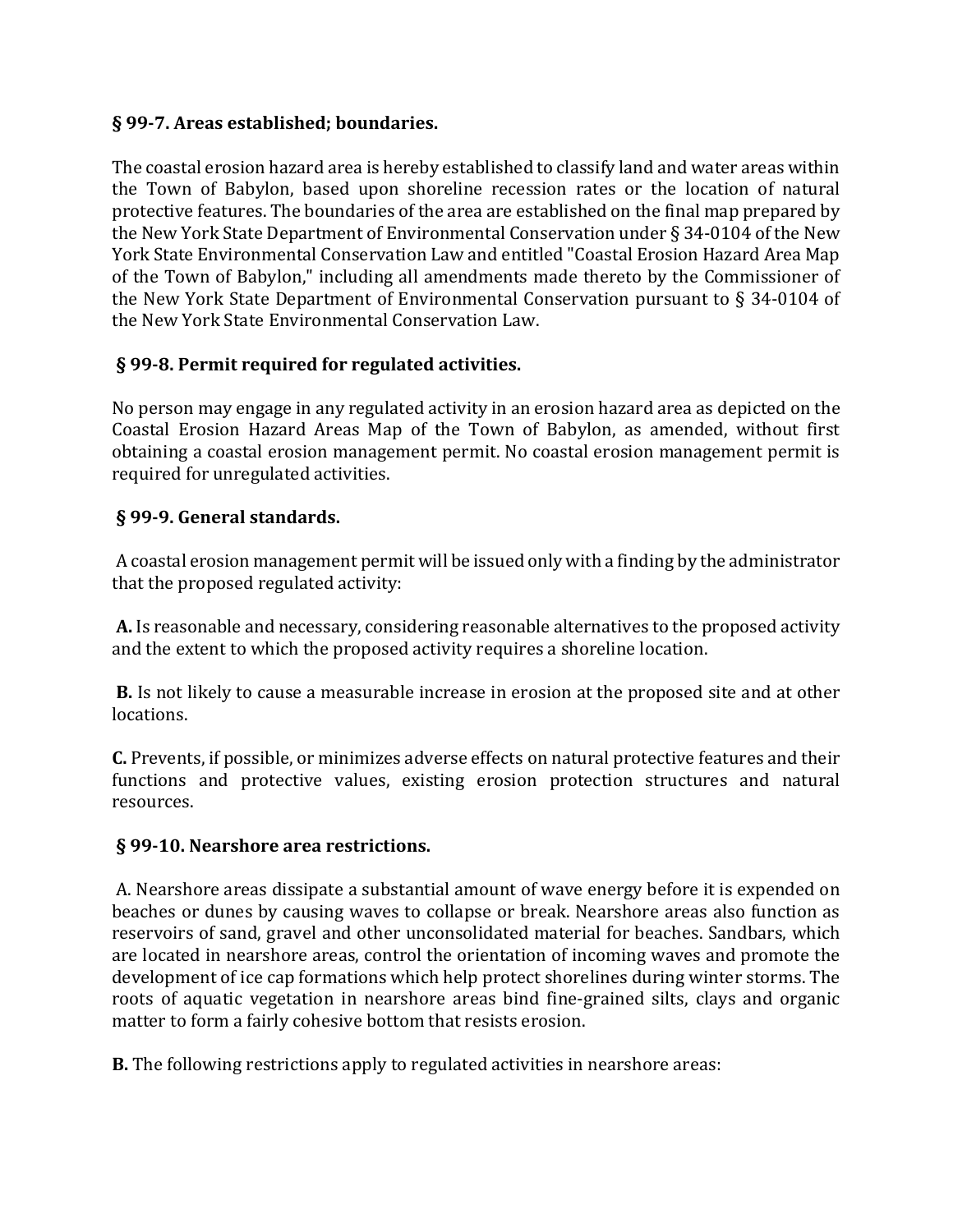(1) Excavating, grading, mining or dredging which diminishes the erosion protection afforded by nearshore area is prohibited, except construction or maintenance of navigation channels, bypassing sand around natural and man-made obstructions and artificial beach nourishment, all of which require a coastal erosion management permit.

(2) Clean sand or gravel of an equivalent or slightly larger grain size is the only material which may be deposited within nearshore areas. Any deposition will require a coastal erosion management permit.

(3) All development is prohibited in nearshore areas unless specifically provided for by this chapter.

## § 99-11. Beach area restrictions.

A. Beaches buffer shorelands from erosion by absorbing wave energy that otherwise would be expended on the toes of dunes. Beaches that are high and wide protect shorelands from erosion more effectively than beaches that are low or narrow. Beaches also act as reservoirs of sand or other unconsolidated material for longshore littoral transport and offshore sandbar and shoal formation.

B. The following restrictions apply to regulated activities in beach areas:

(1) Excavating, grading or mining which diminishes the erosion protection afforded by beaches is prohibited.

(2) Clean sand or gravel of an equivalent or slightly larger grain size is the only material which may be deposited within beach areas. Any deposition will require a coastal erosion management permit which may be issued only for expansion or stabilization of beaches.

(3) Active bird nesting and breeding areas must not be disturbed unless such disturbance is pursuant to a specific wildlife management activity approved in writing by the New York State Department of Environmental Conservation.

(4) All development is prohibited on beaches unless specifically provided for by this chapter.

(5) The restoration of existing structures on beaches that are damaged or destroyed by events not related to coastal flooding and erosion may be undertaken without a coastal erosion management permit.

## § 99-12. Dune area restrictions.

A. Dunes prevent overtopping and store sand for coastal processes. High, vegetated dunes provide a greater degree of protection than low, unvegetated ones. Dunes are of the greatest protective value during conditions of storm-induced high water. Because dunes often protect some of the most biologically productive areas as well as developed coastal areas, their protective value is especially great. The key to maintaining a stable dune system is the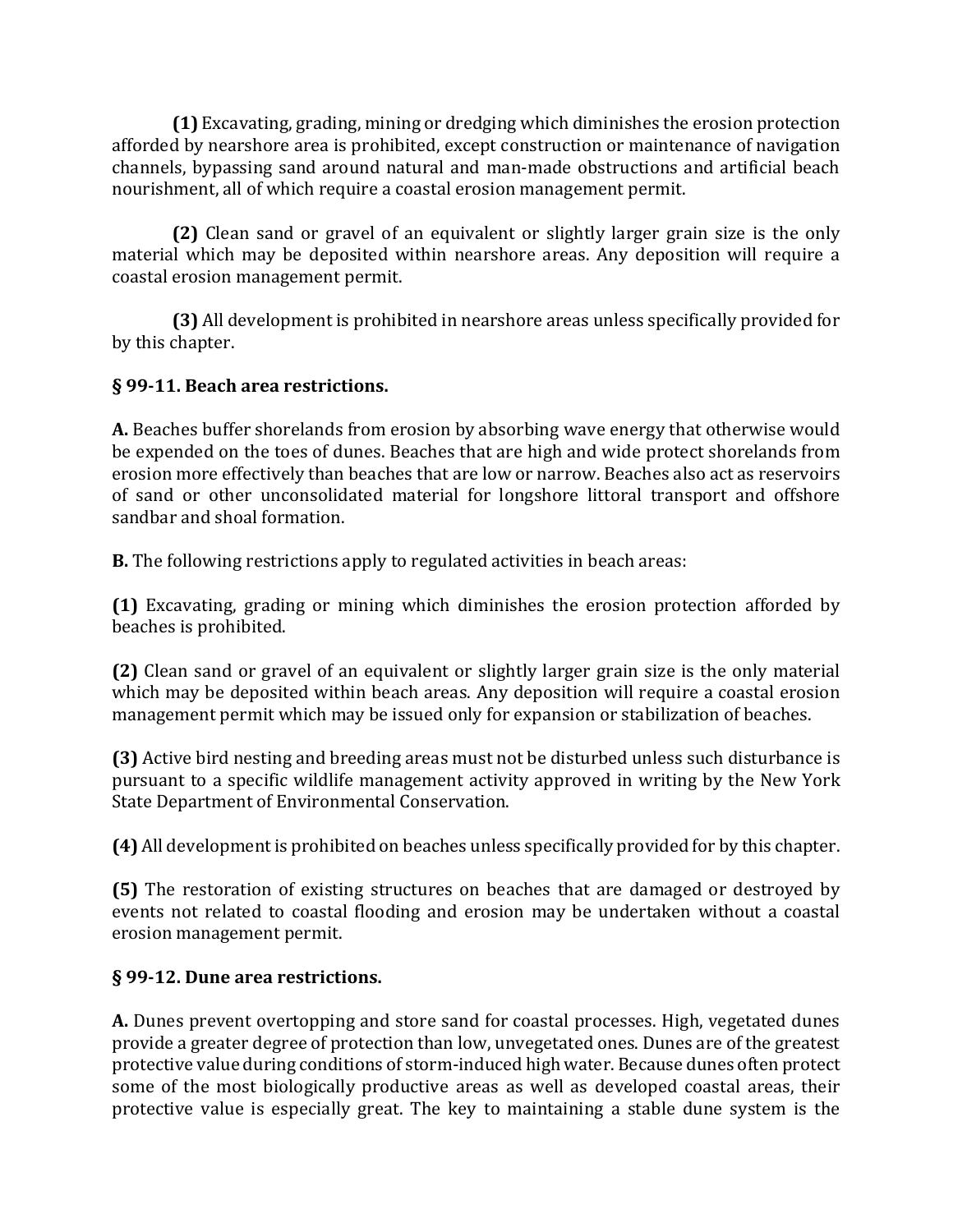establishment and maintenance of beach grass or other vegetation on the dunes and assurance of a supply of nourishment sand to the dunes.

B. The following restrictions apply to regulated activities in dune areas:

(1) In primary dune areas:

(a) Excavating, grading or mining of primary dunes is prohibited.

(b) Clean sand of a compatible type and size is the only material which may be deposited. Any deposition requires a coastal erosion management permit.

(c) All depositions must be vegetatively stabilized using species tolerant of the conditions at the site and must be placed so as to increase the size of, or restore, a dune or dune area.

(d) Active bird nesting and breeding areas must not be disturbed unless such disturbance is pursuant to a specific wildlife management activity approved in writing by the New York State Department of Environmental Conservation.

(e) Nonmajor additions to existing structures are allowed on primary dunes pursuant to a coastal erosion management permit and subject to permit conditions concerning the location, design and potential impacts of the structure on the primary dune.

(f) Stone revetments or other erosion protection structures compatible with primary dunes will only be allowed at the waterward toe of primary dunes and must not interfere with the exchange of sand between primary dunes and their fronting beaches.

(2) In secondary dune areas:

(a) All depositions must be of clean sand of a compatible type and size, and all grading must be performed so as to increase the size of, or restore, a dune or former dune area.

(b) Excavating, grading or mining must not diminish the erosion protection afforded by them.

(c) Nonmajor additions to existing structures are allowed on secondary dunes pursuant to a coastal erosion management permit.

(d) Permitted construction, reconstruction, restoration or modifications must be built on adequately anchored pilings such that at least three feet of open space exists between the floor joints and the surface of the secondary dune, and the permitted activity must leave the space below the lowest horizontal structural members free of obstructions.

(3) All other activities and development in dune areas are prohibited unless specifically provided for by this chapter.

(4) The restrictions of § 99-14, Traffic control, apply to dune areas.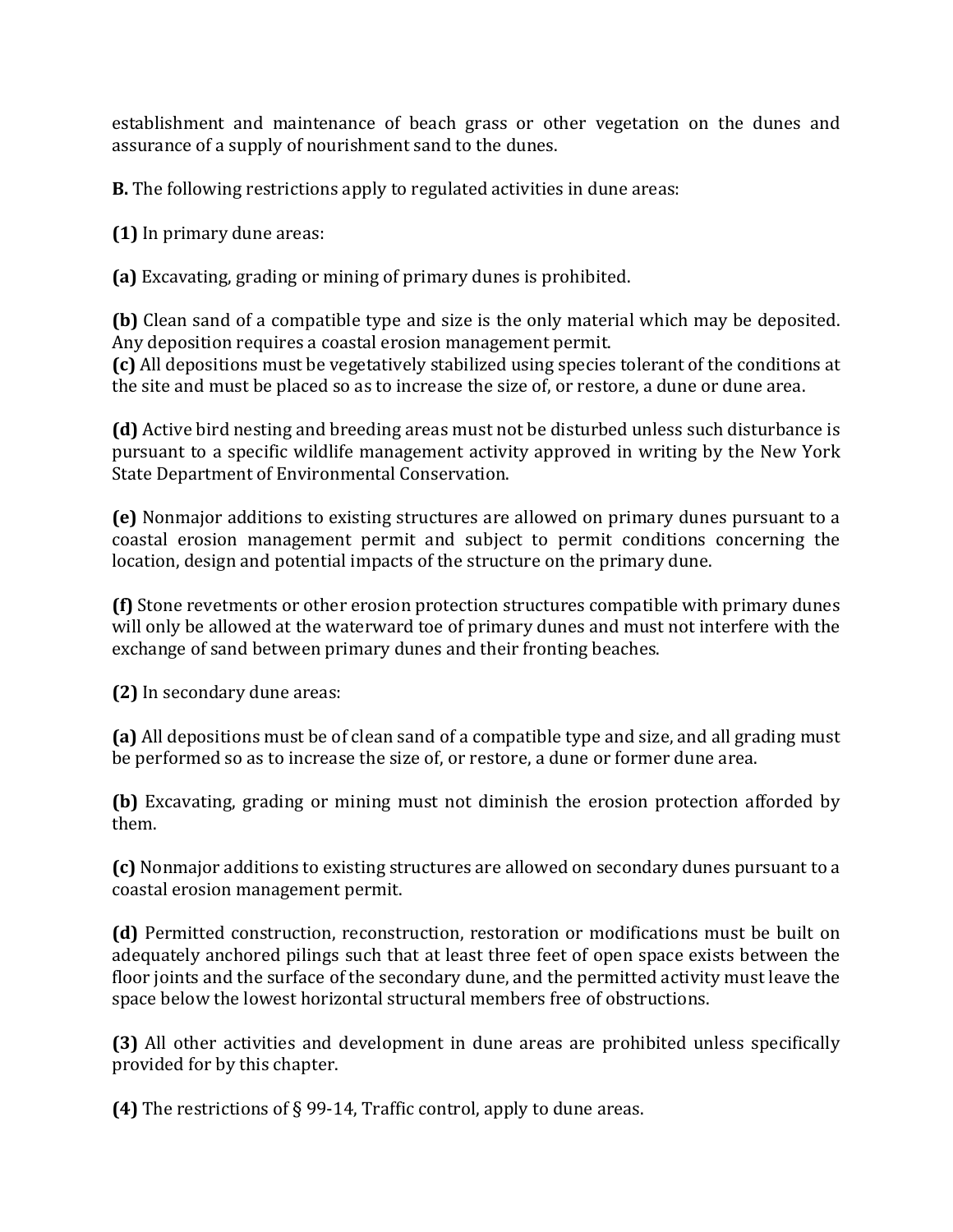(5) The restoration of existing structures in dune areas that are damaged or destroyed by events not related to coastal flooding and erosion may be undertaken without a coastal erosion management permit.

#### § 99-13. Erosion protection structures.

The following requirements apply to the construction, modification or restoration of erosion protection structures:

A. The construction, modification or restoration of erosion protection structures must:

(1) Not be likely to cause a measurable increase in erosion at the development site or at other locations.

(2) Minimize and, if possible, prevent adverse effects upon natural protective features, existing erosion protection structures and natural resources such as significant fish and wildlife habitats.

B. All erosion protection structures must be designed and constructed according to generally accepted engineering principles which have demonstrated success or, where sufficient data is not currently available, a likelihood of success in controlling long-term erosion. The protective measures must have a reasonable probability of controlling erosion on the immediate site for at least 30 years.

C. All materials used in such structures must be durable and capable of withstanding inundation, wave impacts, weathering and other effects of storm conditions for a minimum of 30 years. Individual component materials may have a working life of less than 30 years only when a maintenance program ensures that they will be regularly maintained and replaced as necessary to attain the required 30 years of erosion protection.

D. A long-term maintenance program must be included with every permit application of construction, modification or restoration of an erosion protection structure. The maintenance program must include specifications for normal maintenance of degradable materials. To assure compliance with the proposed maintenance programs, a bond may be required.

## § 99-14. Traffic control.

Motorized and nonmotorized traffic must comply with the following restrictions and those set forth in Chapter 81 of Babylon Town Code:

A. Motor vehicles must not travel on vegetation, must operate seaward of the debris line and, when no debris line exists, must operate seaward of the seaward toe of the primary dune.